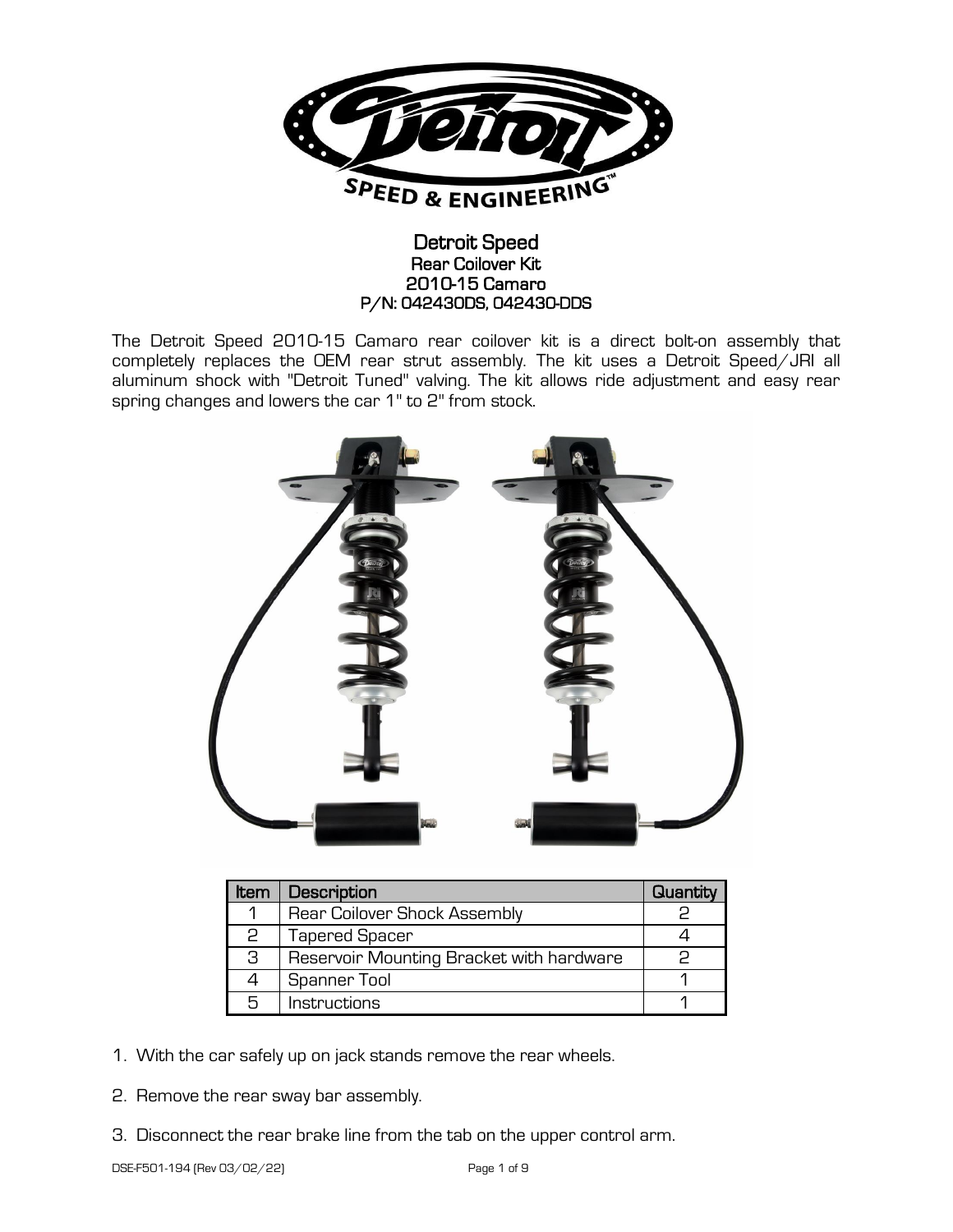4. Support the lower control arm with a floor jack. Remove the lower shock bolt and the upper control arm bolt at the spindle. CAUTION: Be aware that the upper control arm is usually under some preload and can spring upward once the bolt is removed. (Figure 1)



Figure 1

5. Release the floor jack to allow the lower control arm to droop down. Remove the four bolts that attach the upper strut to the rear frame rail. The OEM strut assembly can now be dropped down out of the car. Push down on the lower control arm assembly to allow the lower strut out of the lower control arm. The strut assembly will now drop down out of the upper frame rail pocket and out of the car. (Figure 2)



Figure 2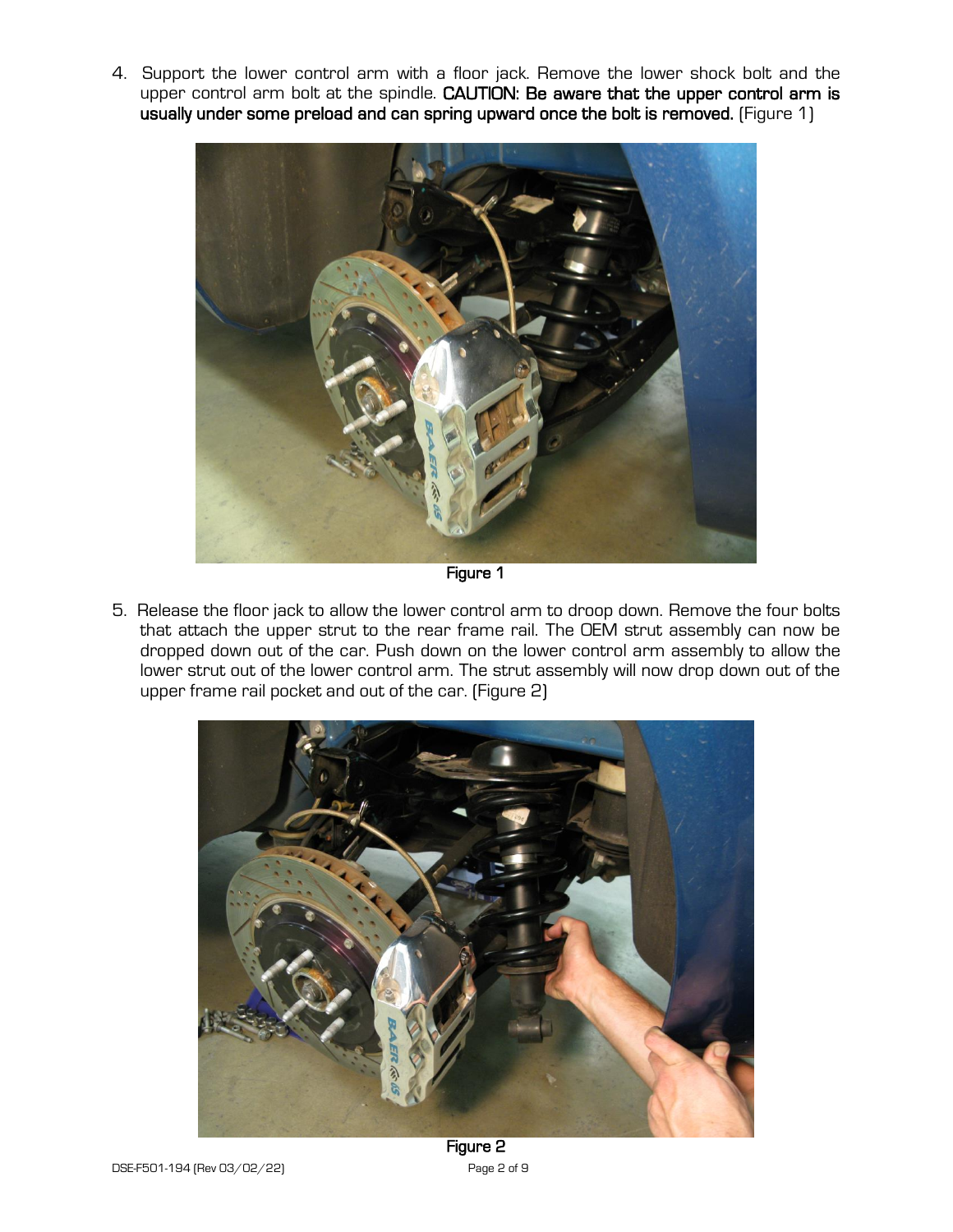6. Note that you have the correct coilover assembly for the side of the vehicle you are installing. Position the Detroit Speed rear shock assembly up into the frame rail cavity. The reservoir hose should be on the outboard side of the frame rail. Re-use the original OEM bolts and torque to 43 ft/lbs. Medium strength blue Loctite 242 is recommended on these bolts. (Figure 3)



Figure 3

7. Use a floor jack to bring the lower control into position on the lower shock eyelet. Make sure the two tapered spacers are in position and the adjustment window is facing rearward. Re-use the original OEM bolt and nut. Torque the nut to 59 ft/lbs. +120°. (Figure 4)



Figure 4

- 8. Re-attach the upper control arm at the spindle and torque to 44 ft/lbs. +90°.
- 9. Re-attach the rear brake line to the tab on the upper control arm.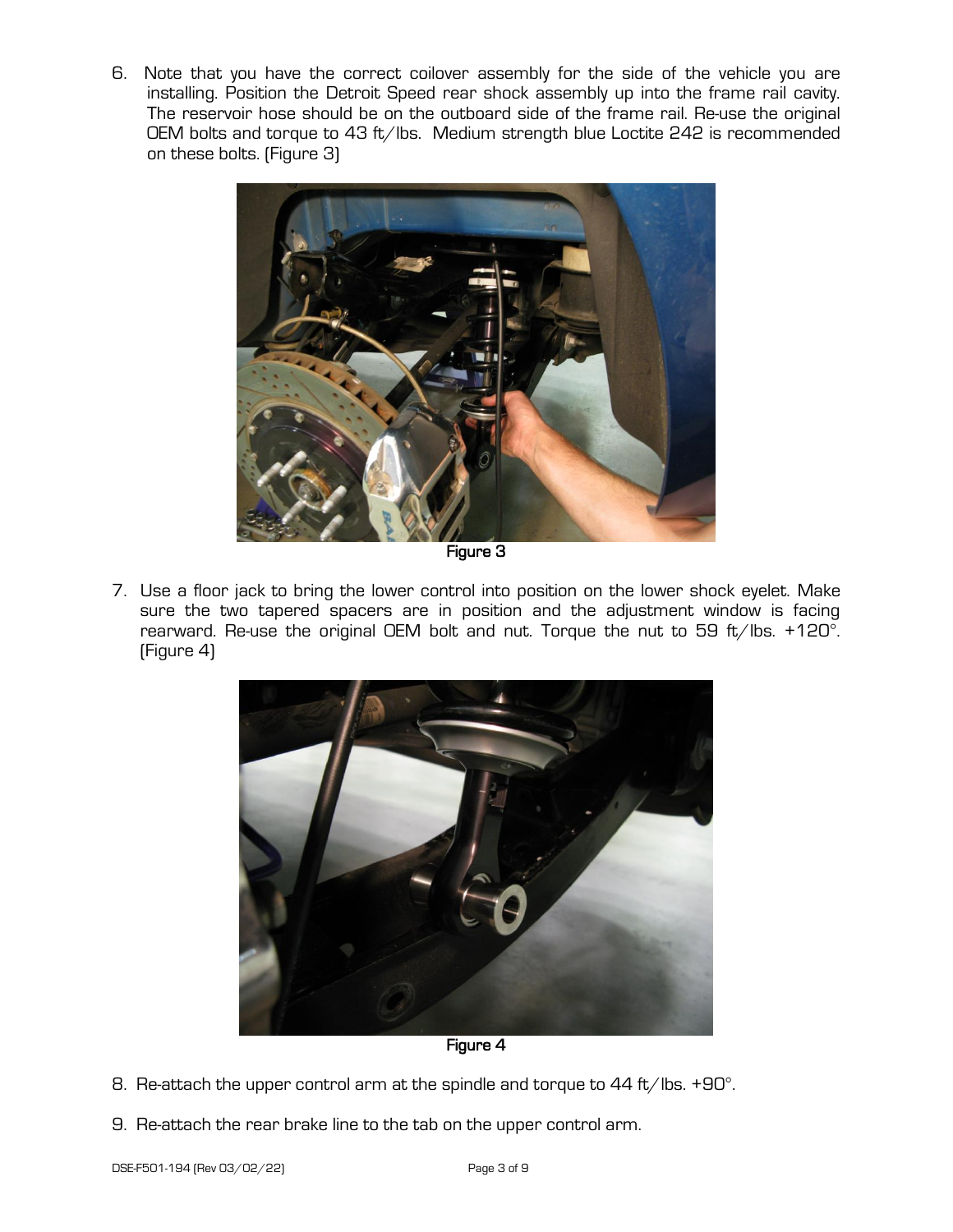10. The shock reservoir can now be mounted to the rear lower control arm using the included bracket and hardware. If you have stock control arms, a 13/64" hole needs to be drilled in the rear flange. Drill the hole  $8-1/2$ " from the CL of the lower spindle bolt as shown in (Figure 5). If you have Detroit Speed control arms a hole is already provided. (Figure 6)



Figure 5



Figure 6

#### WARNING: Do not over-tighten the set screw in the remote canister mount. If the set screw is over-tightened it could result in permanent damage to the remote canister.

- 11. Repeat these steps for the other side of the vehicle.
- 12. Re-install the rear sway bar assembly using the OEM procedure and torques.
- 13. Put the rear wheels back on and torque the lug nuts to proper OEM specs.
- 14. Set the final ride heights using the coilover nuts. Lock the coilover jam nut when finished.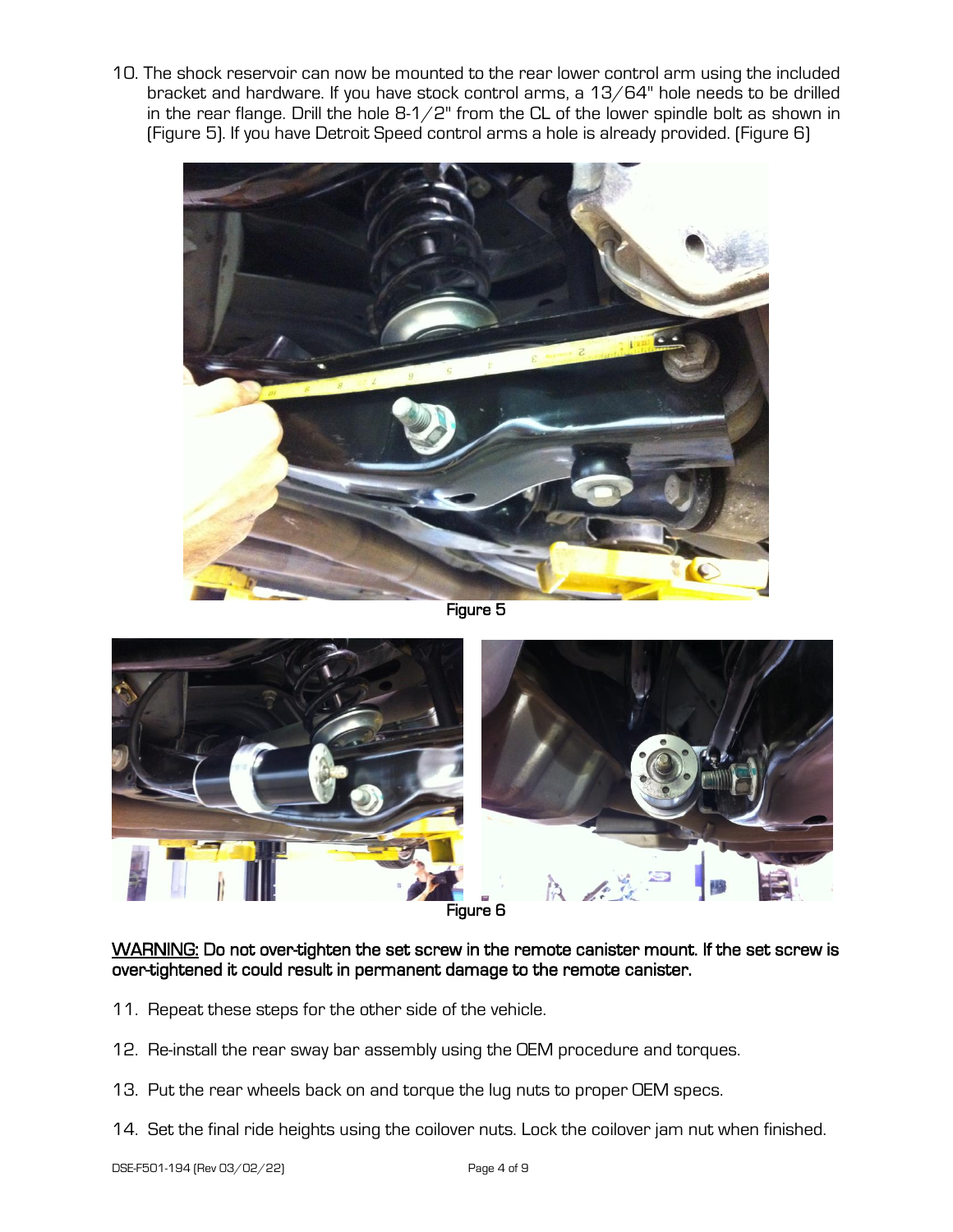WARNING: When setting your ride height, do not allow there to be less than 1-1/8" of exposed threads on the shock body above the spanner nut. Failure to leave enough clearance between the spanner nut and the upper shock mount bracket will cause permanent damage to the shock.

- a. With the vehicle assembled with all components installed, adjust the vehicle ride height. Before adjusting the ride height, Detroit Speed recommends cleaning the threads of the shock. Once the threads are clean, DSE recommends applying dry bicycle chain lube to the threads of the shock body before adjusting the spanner nut and compressing the coilover spring. Allow the chain lube to dry before adjusting the spanner nut. If you have the non-adjustable shocks, the spanner nut has a soft tip set screw that will need to be tightened before the vehicle is driven.
- b. Detroit Speed does include a Spanner Tool (P/N: 031060DS) to adjust ride height however if you have the double adjustable coilover shocks (P/N: 042430-DDS), Detroit Speed does offer an Adjustment Tool available as P/N:



Figure 7 – Detroit Speed Spanner & Adjustment tools

Figure 8 below shows recommended alignment settings for performance street use.

| <b>Alignment Specifications</b> |                                              |  |  |  |
|---------------------------------|----------------------------------------------|--|--|--|
| Rear                            |                                              |  |  |  |
| Camber                          | $-0.50$ $(-0.25^{\circ}$ to $-0.75^{\circ})$ |  |  |  |
| ne.                             | $0$ (+/ $.030"$ )                            |  |  |  |

Figure 8 - Specifications are listed as nominal with a range in parentheses

Figure 9 below shows recommended alignment settings for track use on street tire. (Increase negative camber for non-DOT racing tires)

| <b>Alignment Specifications</b> |                                            |  |  |  |
|---------------------------------|--------------------------------------------|--|--|--|
| Rear                            |                                            |  |  |  |
| Camber                          | $-0.75$ $(-0.5 \text{ to } -1.0 \text{')}$ |  |  |  |
| ne.                             | $0 (+ / .030")$                            |  |  |  |

Figure 9 - Specifications are listed as nominal with a range in parentheses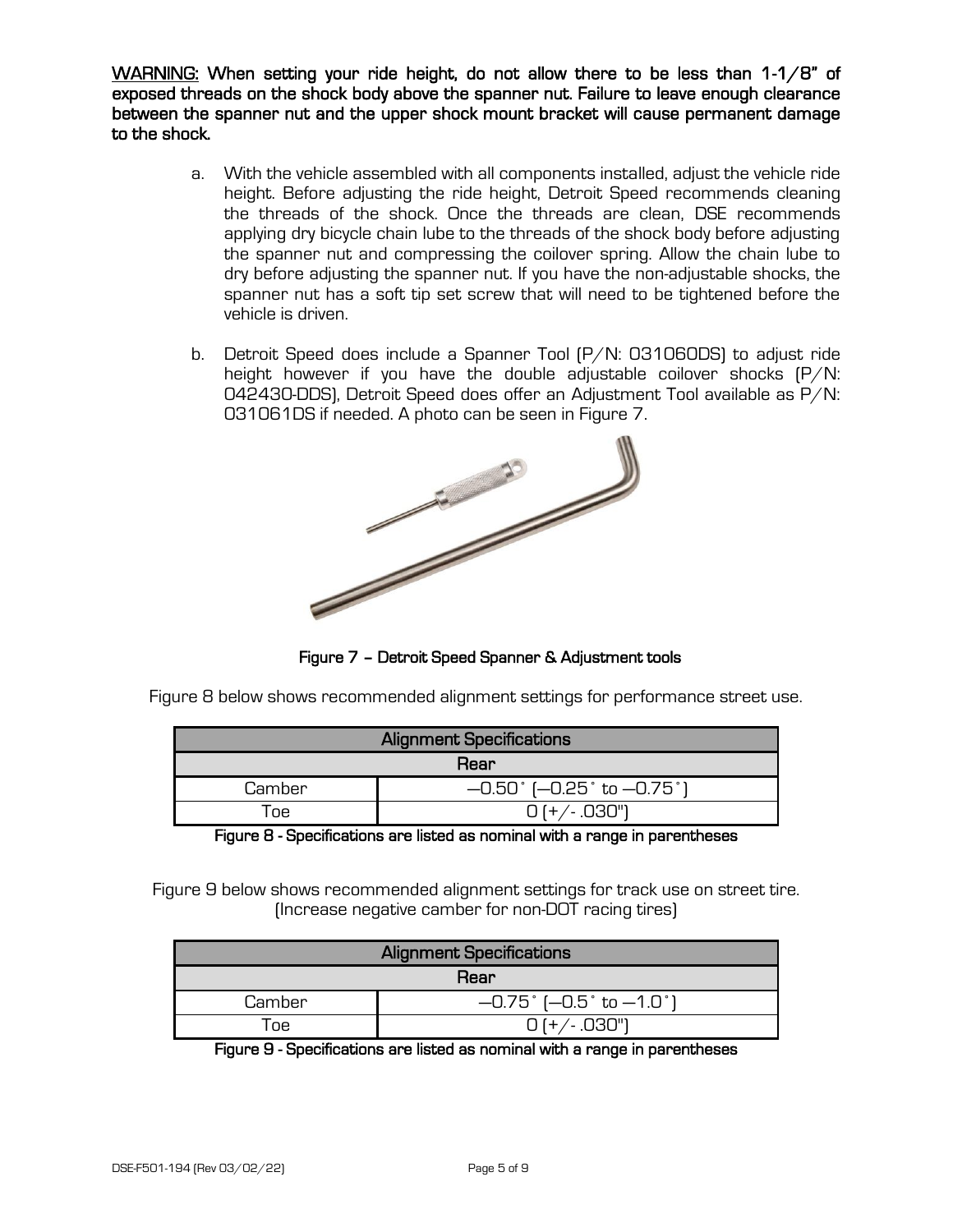## Single Adjustable Shock Adjustment Procedure

To change from the recommended "Detroit Tuned" valving, adjustments can be made independently to the rebound setting. The rebound is controlled by the knob at the lower shock mount (Shock is mounted body side up). The knob rotates clockwise (+) to increase the damping and counterclockwise (-) to decrease the damping.



Detroit Speed Single Adjustable Shock w/remote canister

To return to the Detroit Speed recommended settings, turn the knob clockwise (+) to full damping. Once at full damping, turn counterclockwise (-) to reach the recommended settings. Refer to Figure 10 for the recommended starting setting.

Rebound (Shaft Knob) ……… 20 Open (counterclockwise, -) Figure 10 - Detroit Speed Recommended Settings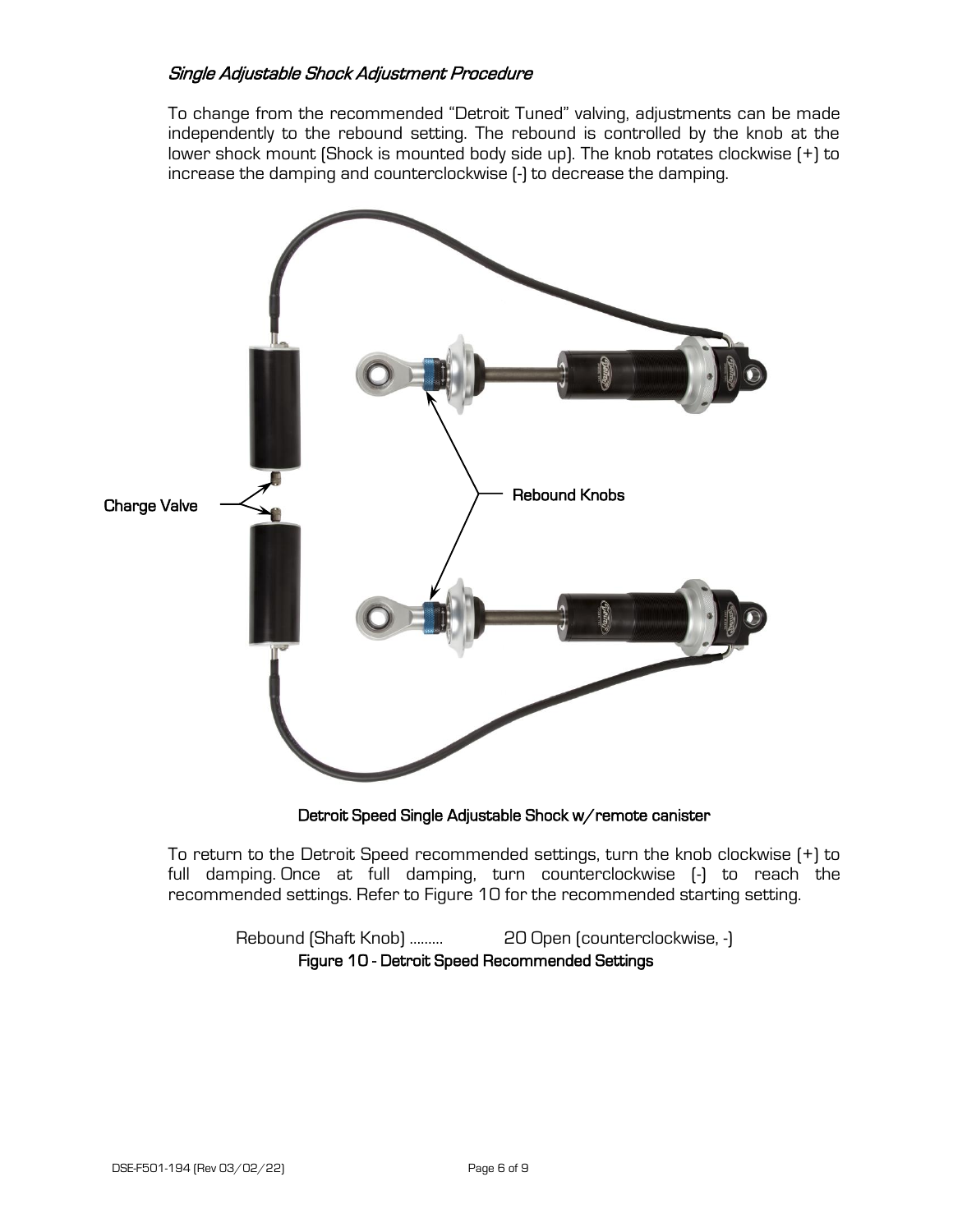

# • Adjuster (60-64 Clicks)

The low-speed adjuster is a "clicker" style adjuster meaning that its adjustment is measured by detents located inside the blue adjuster knob. There are 16 clicks per 1 revolution of the knob. It uses a right-hand thread in its operation which means as you increase low-speed, the adjuster will move up on the eyelet. The recommended change for an adjustment is 8 clicks at a time. The low-speed adjuster's reference position is full stiff (closed, or all the way up) and referred to -0  $\left(-0\right)$  = full stiff, -64 = full soft).

#### • Tuning Notes

- o Racetrack
	- For more grip, soften the damping.
	- For increased platform control, stiffen the damping.
- o Street
- For a more comfortable ride, soften the damping

# \*DO NOT FORCE KNOB WHEN IT STOPS TURNING, YOU MAY DAMAGE THE ADJUSTER AND INTERNAL HARDWARE

#### Double Adjustable Shock Adjustment Procedure

To change from the recommended "Detroit Tuned" valving, adjustments can be made independently to both the high and low speed settings. The rebound is controlled by the sweepers at the lower shock mount. The sweepers rotate clockwise (+) to increase the damping and counterclockwise (-) to decrease the damping.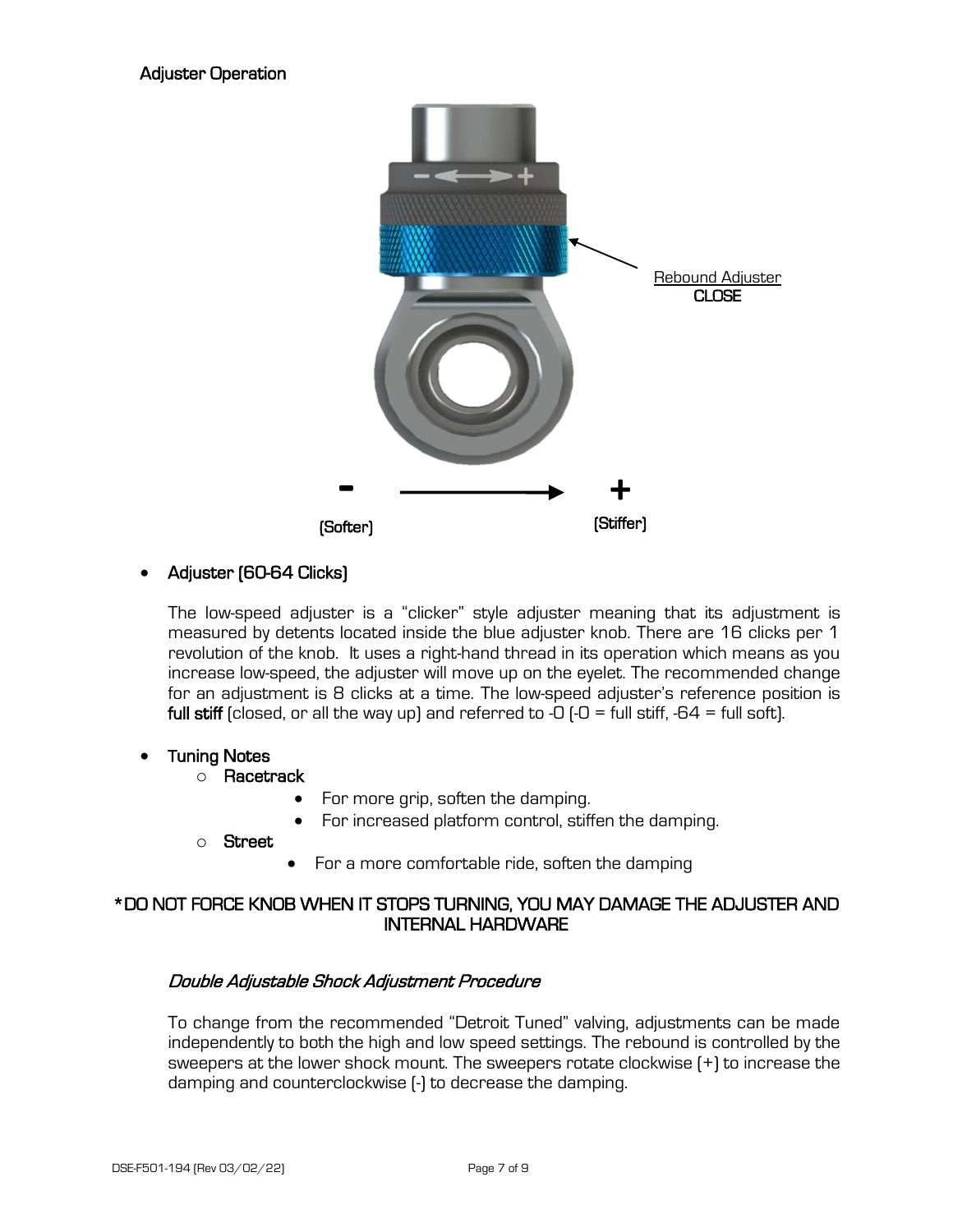

# Detroit Speed Double Adjustable Shock with remote canister

When adjusting the low speed rebound start at full (+) position, when adjusting the high speed rebound start at full (-) position. To return to the Detroit Speed recommended settings turn the sweeper clockwise (+) to full damping for the lowspeed setting, and counterclockwise (-) to full damping for the high-speed setting. Once at full damping, turn counterclockwise (-) for the low-speed setting, and clockwise (+) for the high-speed setting to reach the recommended settings. Refer to Figure 11 for recommended starting settings.

Low-Speed Rebound (Sweeper)……… 20 sweeps (counterclockwise)(-) High-Speed Rebound (Sweeper)……… 2 sweeps(clockwise)(+) Figure 11 - Detroit Speed Recommended Settings